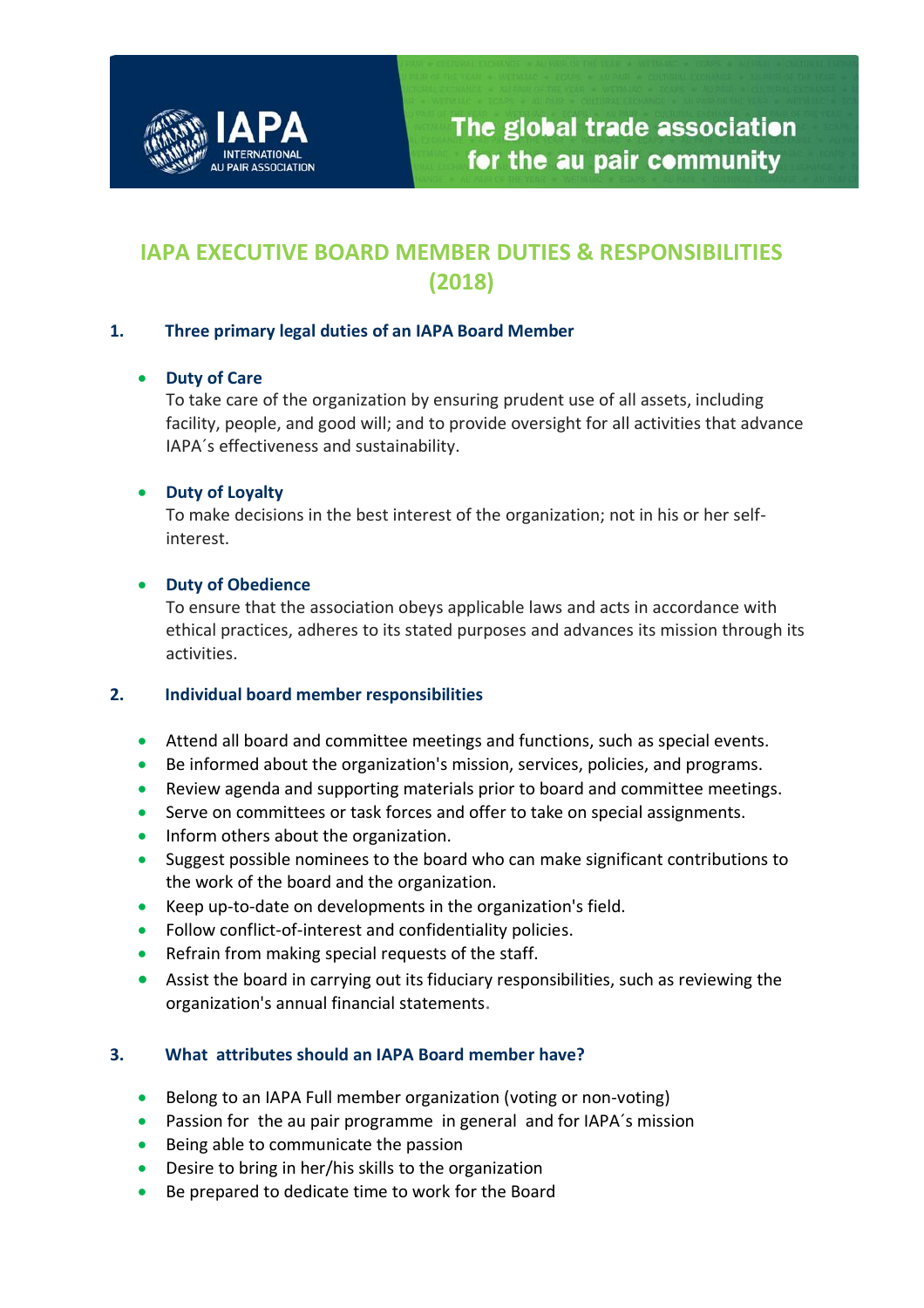

- Willingness to act as the association´s ambassador
- Be prepared to travel on behalf of IAPA including holding workshops abroad
- Duty to attend and actively participate in IAPA´s events (WETM-IAC, Workshops) most importantly the Annual General Meeting AGM
- Very good communication skills in English

## **4. Why become an IAPA Executive Board member?**

- Opportunity to directly influence and shape IAPA´s work
- Work in a team of passionate industry experts
- Gain visibility
- Obtain interesting new insights into the industry
- Improve one's CV

## **5. Executive Board Meetings**

The IAPA Executive Board usually has

- One Board call once a month
- One in person meeting before WETM-IAC
- Annual General Meeting (usually during WETM-IAC)
- One in person meeting during the year-e.g. during a workshop abroad

However, more in person meetings may be required. Also chair and treasurer usually have to have additional meetings and calls with the Managing Director.

## **6. Travel costs/ reimbursements**

- IAPA Board members serve the association on a voluntary basis and do not receive any payment for their commitment.
- IAPA pays for travel costs to Board meetings or workshops (except during WETM-IAC).
- Registration fee, travel and hotel expenses, for WETM-IAC have to be covered by the Board member and are not reimbursed . Only hotel costs to attend Board meeting pre or after WETM-IAC will be reimbursed.
- With regards to the Duty of Care (prudence with IAPA's assets) Board members shall always make sure to choose the less costly travel options and communicate price and connections to the Managing Director before making their travel arrangements.
- If a Board member wants to upgrade their flight or hotel options they will have to pay for the difference themselves.
- Reimbursement is only possible against receipt.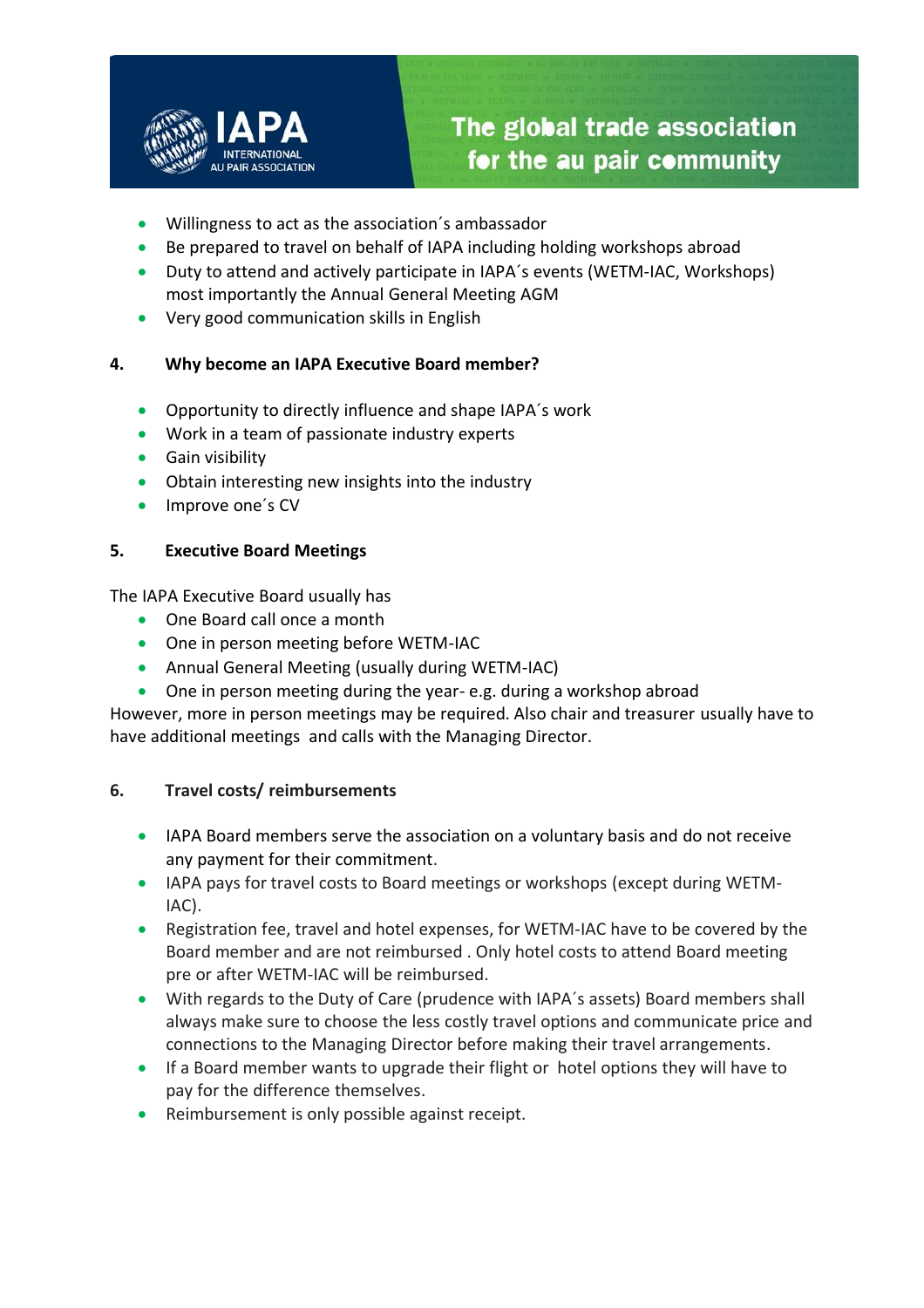

## **7. Confidentiality**

IAPA Board members are obliged to treat all IAPA related information and content confidentially unless otherwise agreed on by the Board. This includes discussions in Board meetings, e-mails, letters or other communication.

The Board member should therefore make sure that IAPA relevant e-mails can only be read by her/himself and not by other employees or co-workers within their own organizations.

## Social Media

Board Members should respect the privacy rights of their co-Board Members and IAPA staff and must not disclose information about work-related events involving other Board members without obtaining their permission. Board members /Employees must not post photographs or images of any Board members on social media sites without having their permission to do so.

## **8. Special roles on the IAPA Board and their duties**

## **8.1 The Chair**

The Chair of the Board shall, if present, preside at all meetings of the Board, act as a liaison between the Board and the Managing Director to help ensure the Board's directives and resolutions are carried out, and exercise and perform such other powers and duties as may be from time to time prescribed by the Board.

#### **Duties of the Chair**

- Leading the Board to carry out its governance functions
- Ensuring the Board has approved policies to help ensure sound and compliant governance and management of the organization
- Assessing the performance of the Board
- Assuring ongoing recruitment, development, and contributions of Board members
- If possible weekly (at least biweekly) calls with the Managing Director
- Partnering with the Managing Director to help ensure the Board's directives, policies, and resolutions are carried out
- Agree on annual objectives and coordinate an annual performance review with the Managing Director
- Creating agendas for meetings of the Board in cooperation with the Managing Director
- Presiding over meetings of the Board
- Serving as an ambassador and alternate spokesperson of the organization and advocating its mission to internal and external stakeholders